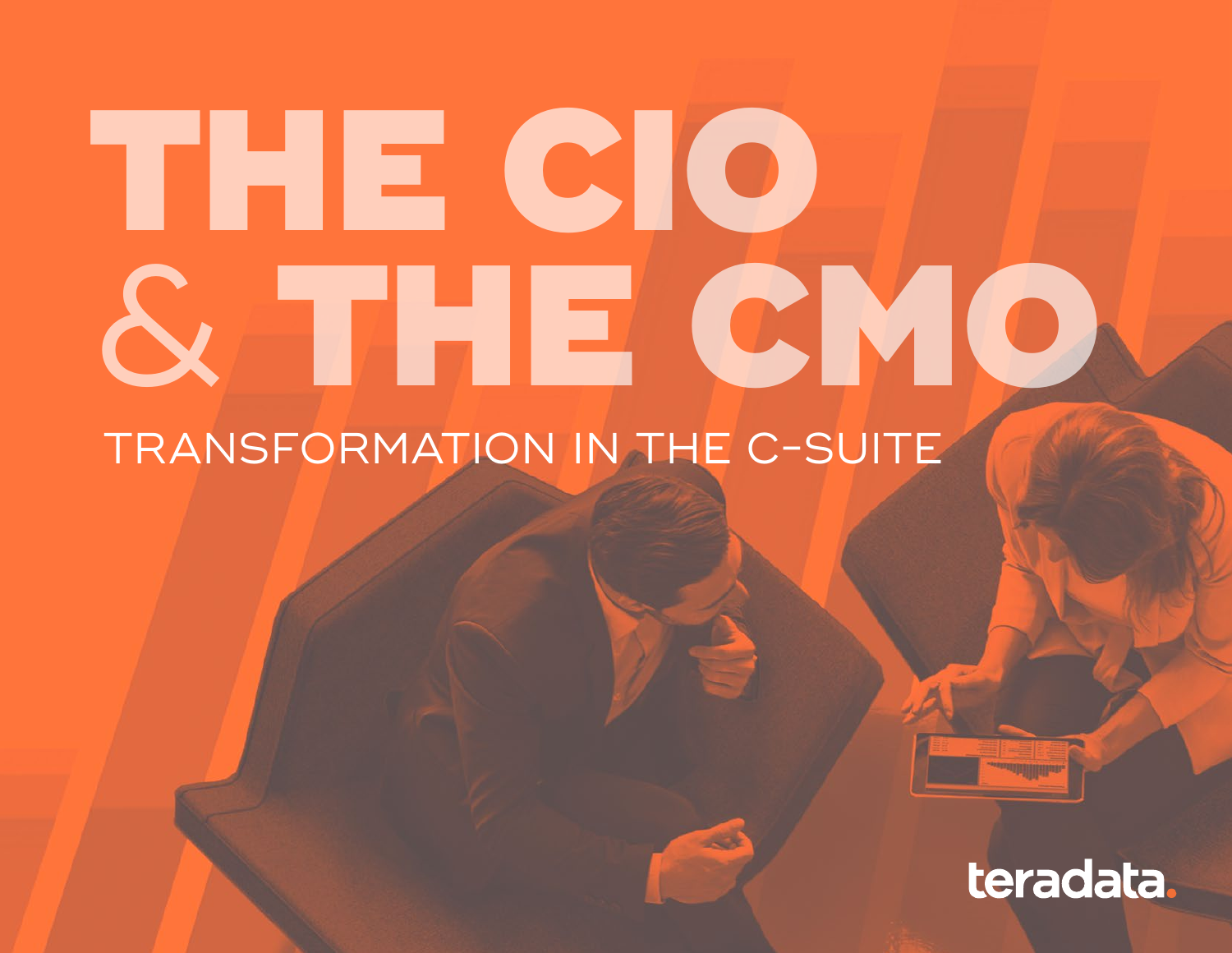## **ANALYTICS IS GETTING INTERESTING.**

It's the era of Pervasive Data Intelligence, a time when data is becoming more dynamic and transformative than ever before. For any organization seeking a competitive advantage, engaging with the flow of data isn't merely a clever tactical tool: it's mission critical. Two imperative business disciplines are at the front of this digital transformation: IT and marketing. These two departments are poised to radically transform the customer experience and bring data front and center as a tool for business.

 Thanks to this new paradigm, there's a new dynamic duo in the C-suite, a team uniquely positioned to drive powerful transformation: **the CIO and the CMO.**

### **Keep reading.**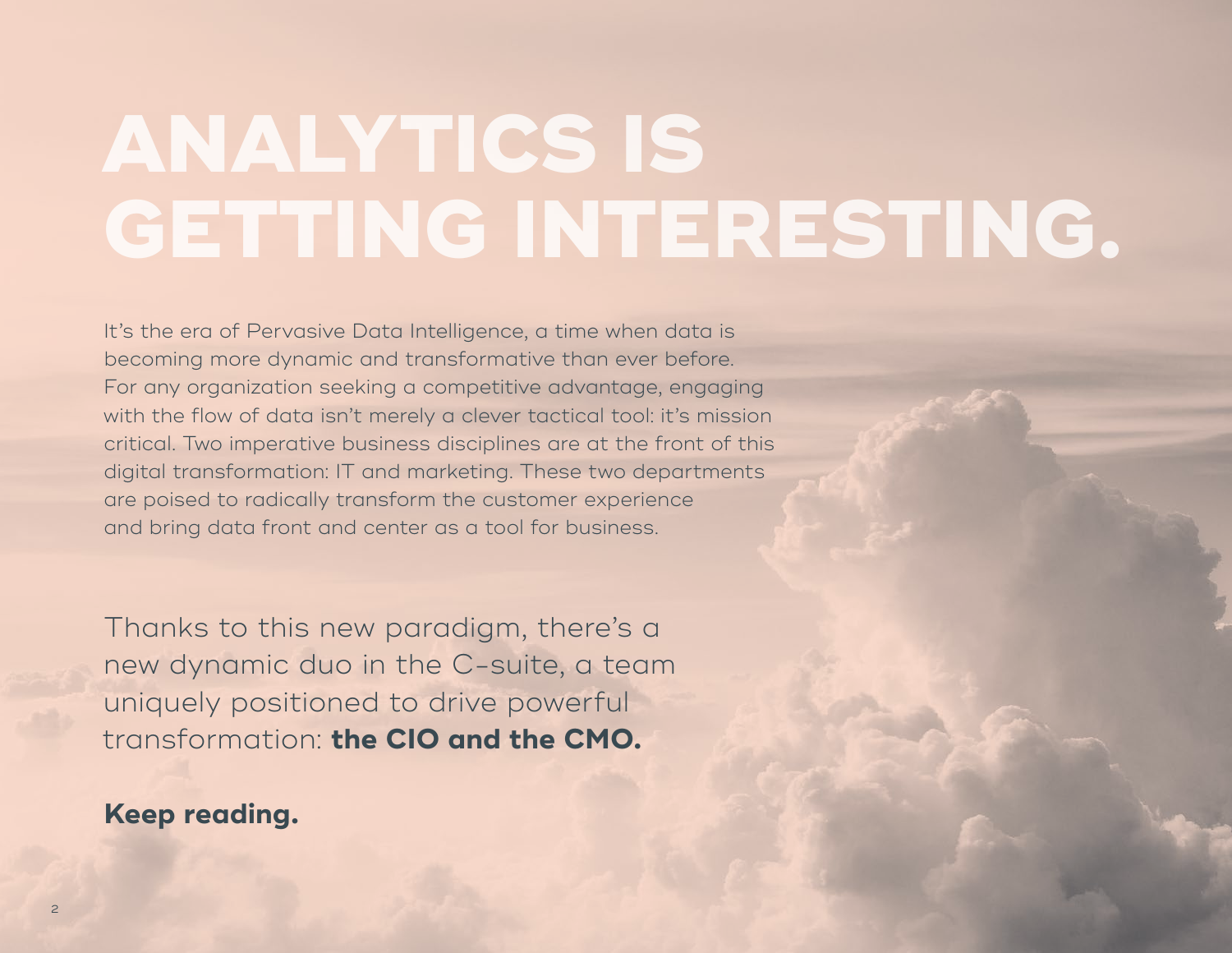## Sharing the spotlight

#### **Historically, CIOs and CMOs have found it easy to ignore each other.**

In the C-suites, CMOs have always been the most customer-facing (that's sort of the point, right?), while CIOs traditionally dealt with long-haul initiatives and designing process. There was a disconnect between budgets, priorities, and urgency on both sides.

Now, the emerging demands of pervasive data means both leaders will need to start sharing responsibility for complementary business outcomes (and are likely to become more visible because of it). In the present landscape, both are seen as growth drivers within a business, but up until recently, there hasn't been a recognized standard of collaboration between the departments.

Effective CMOs are waking up to the truth that IT exists as something more than a back-office function removed from the dayto-day dealings with customers and markets, while effective CIOs recognize that marketing is increasingly driving investment in IT.

This new paradigm is demanding and requires a new sort of strategic partnership—one that drives both business growth and career trajectories.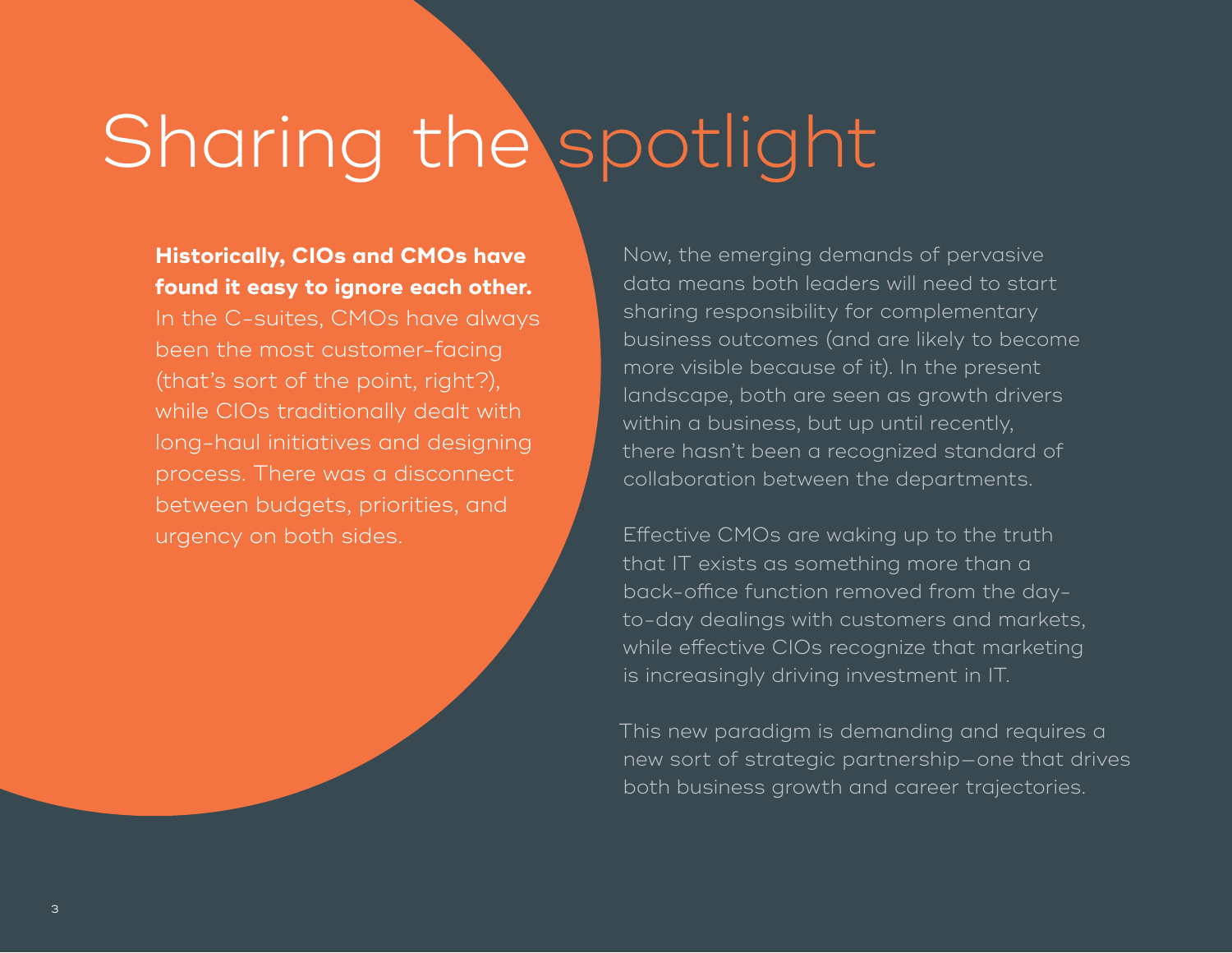## **WHERE THE CMO IS COMING FROM**

**The CMO and their team exist in a dynamic environment that demands agility, both in tactical action and response.** 

Marketing requires fluid thinking in order to take on often chaotic market conditions and exterior threats. There is a constant pressure to integrate and be fluent in new customer and client touchpoints. While IT focuses on the core systems that run the business, marketing owns and manages many thirdparty data sources (social media, rating reviews, and the like) and information that flows from a variety of martech. Further, IT requires detailed requirements and business justifications, whereas marketing often looks to experiment and test to find out what works. On top of everything else, the marketing department is the primary center of growth and as a result is centerstage.

The CMO often experiences IT as a bottleneck; a cost center removed from the urgency of serving customers and expanding market share. They see rigidity in the analytics solutions available to them, and the implementation process as too slow to be useful.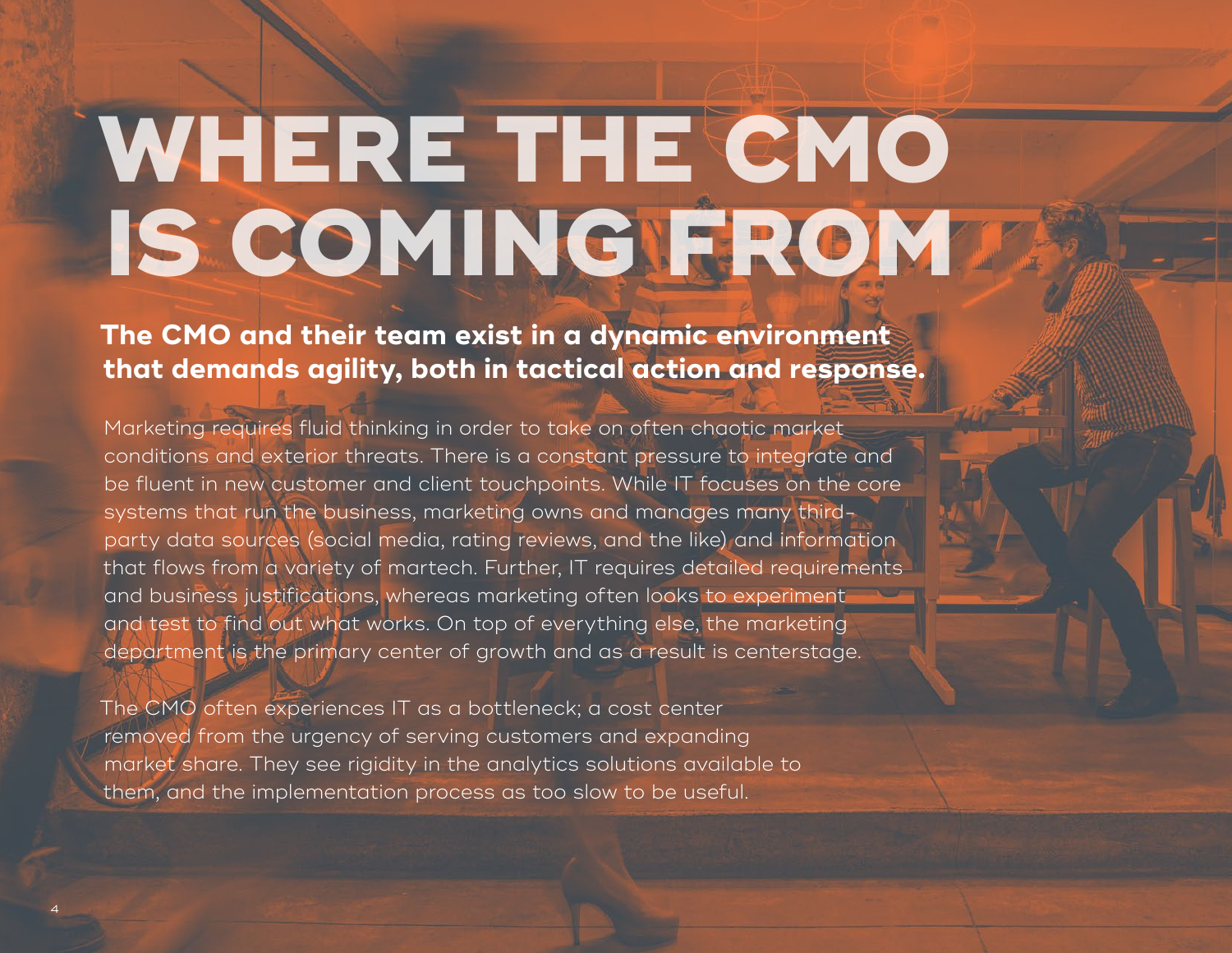### Fair or not, it's worth considering some of the stats:



"43% of CIOs now believe that 'marketing requirements and priorities change too often for us to keep up.'"

Accenture, Cutting Across the CMO-CIO Divide

"45% of CIOs say that 'the complexity of handling channel-specific experiences precludes us from providing one platform to manage cross-channel experiences.'"

Accenture, Cutting Across the CMO-CIO Divide

"Chief marketing officers (CMOs) indicate that 16% of their budgets are allocated to innovation, and nearly two thirds expect this number to grow next year. However, marketing leaders rated themselves as relatively low in innovation maturity despite having high ambitions for their ability to innovate."

Spend Survey 2018-2019, November 5, 2018,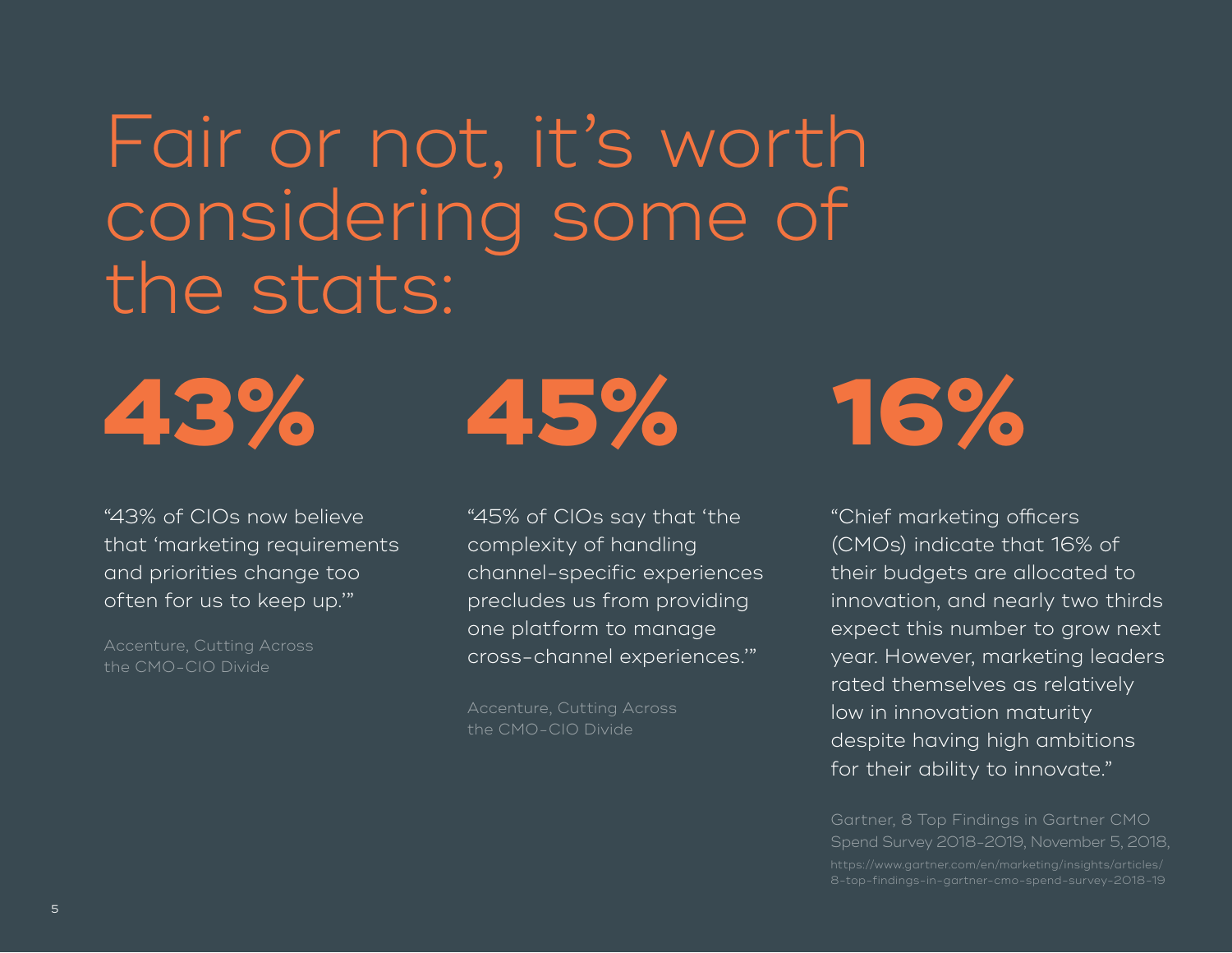## **THE CIO'S PERSPECTIVE**

**The CIO and the IT team have the huge task of keeping process, operations, and data accessible, secure, and just plain running the business day to day.** 

While marketing can afford to operate nimbly and often experimentally, IT has fiduciary duties to the entire enterprise and customers alike, as well as being responsible for maintaining standards that allow safe collaboration with outside partners. They're measured on quality, reliability, and uptime—and have established best-practices to support all those things. New implementations require thoughtful integration, as they should.

While the CIO can appreciate the urgency of marketing's mission, oftentimes the demands of marketing are at odds with their methods: There are protocols in place to keep data secure and ensure enterprise service level agreements are met. Marketing also exists in a world of ever-expanding touchpoints, sometimes reactively so—the business case for integrating new touchpoints isn't always rigorous, putting the CMO at odds with IT's strategy and methods.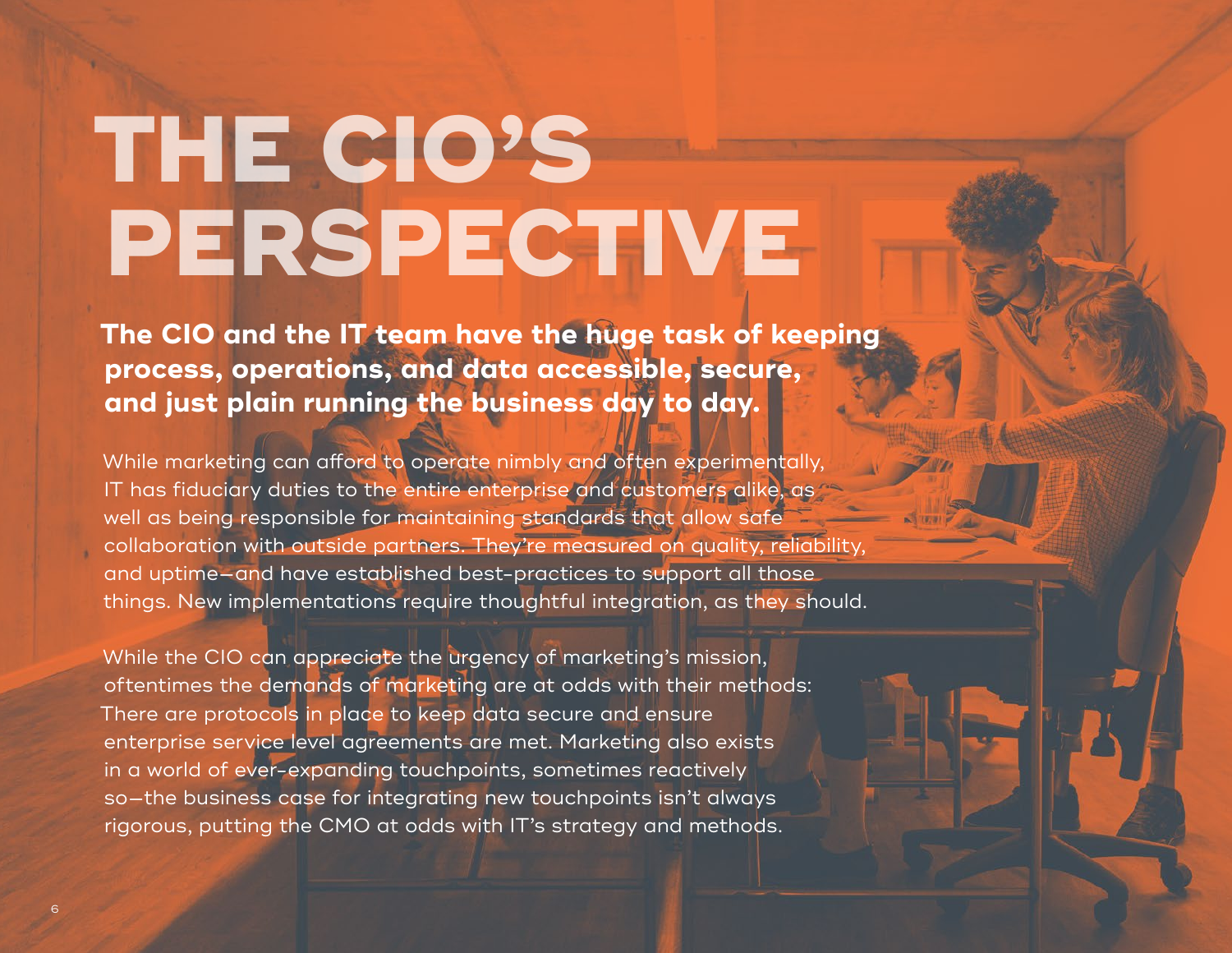Think that's fair? Consider the stats:

**1 in 4 16%**

"1 in 4 CIOs say CMOs lack vision to anticipate new digital channels."

Accenture, Cutting Across the CMO-CIO Divide

"Despite the focus on CX, capabilities around customer retention and growth have lost some ground, falling behind others such as marketing technology, digital business transformation, and innovation. And customer acquisition fares even worse, cited only by 16% of CMOs as a top-three capability."

Gartner, 8 Top Findings in Gartner CMO Spend Survey 2018-2019, November 5, 2018, https://www.gartner.com/en/marketing/insights/articles/ 8-top-findings-in-gartner-cmo-spend-survey-2018-19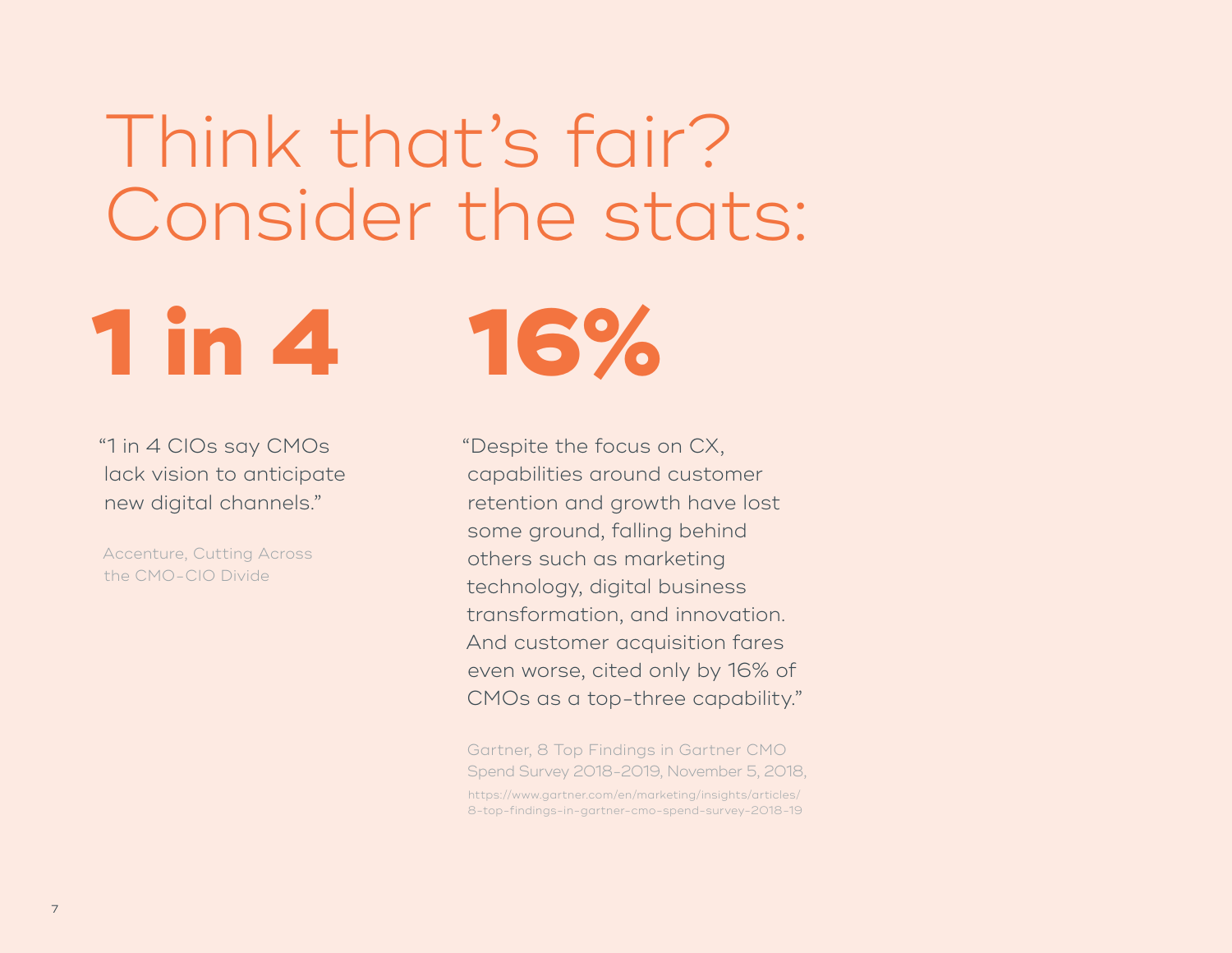## **THE NEW COLLABORATION**

**The good news is, there's a new middle ground where CIOs and CMOs can come together and thrive over their shared natural affinity for data.** 

They can have each other's backs while working to meet shared goals and the goals of their respective departments, all the while enjoying increased ROI on mutually beneficial projects.

**Consider the symbiosis:** Since effective CMOs must be responsive and nimble, CIOs have a natural partner in proving out their own infrastructure decisions.

Meanwhile, CMOs are collecting more data than ever before, so they need an analytics platform that stands up to the constantly expanding universe of data channels.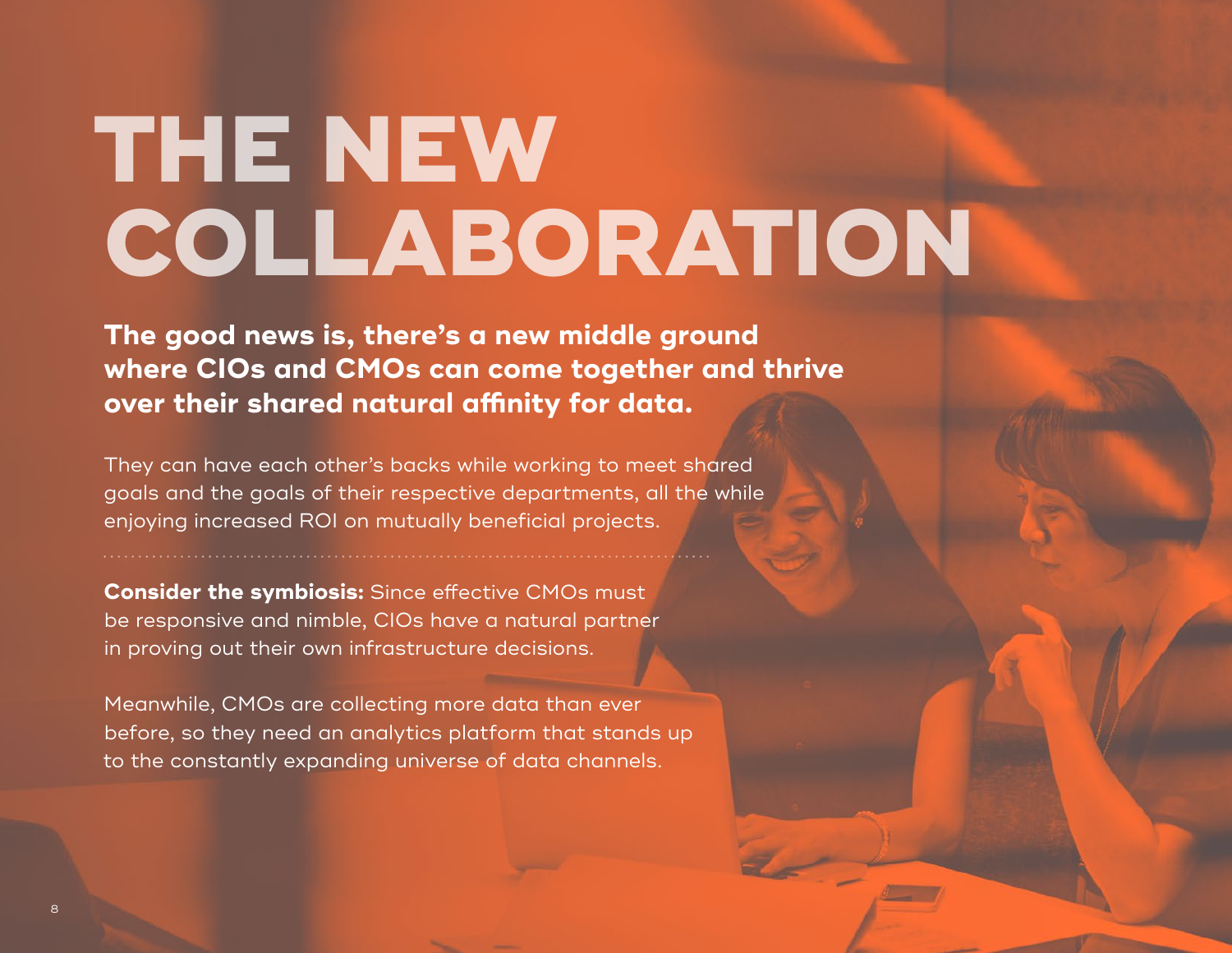### Meeting of the minds

**With Teradata Vantage, CMOs and CIOs can enjoy a shared platform without compromising their respective missions, one that gives non-technical users access to 100% of the data they need, while breaking down the organizational silos that have slowed down innovation in the past.**

Now IT can ensure the stability, reliability, and predictability that their success is measured by, while marketing can enjoy agility and secure experimentation—everything needed to stay innovative and responsive.

Vantage can do that because it has built-in safeguards and fast, self-service provisioning of storage and compute to provide marketing the agility they need without compromising the rigorous standards of IT.

Marketing benefits from greater access to the detailed, integrated, cleansed, and reliable data that IT provisions, and IT benefits from driving more value in the business while reigning in sensitive data and costs.

That sort of integration can only happen with the modern architecture of Vantage. That's because Vantage offers fluid, enterprise-wide integration of data something that a kludged network of parochial solutions can never achieve.

Vantage gives the CMO and the CIO common cause through the smart application of data. By providing teams real-time answers about customer behaviors and experience, the combined power of the CMO and the CIO can serve as a powerful catalyst for transformation.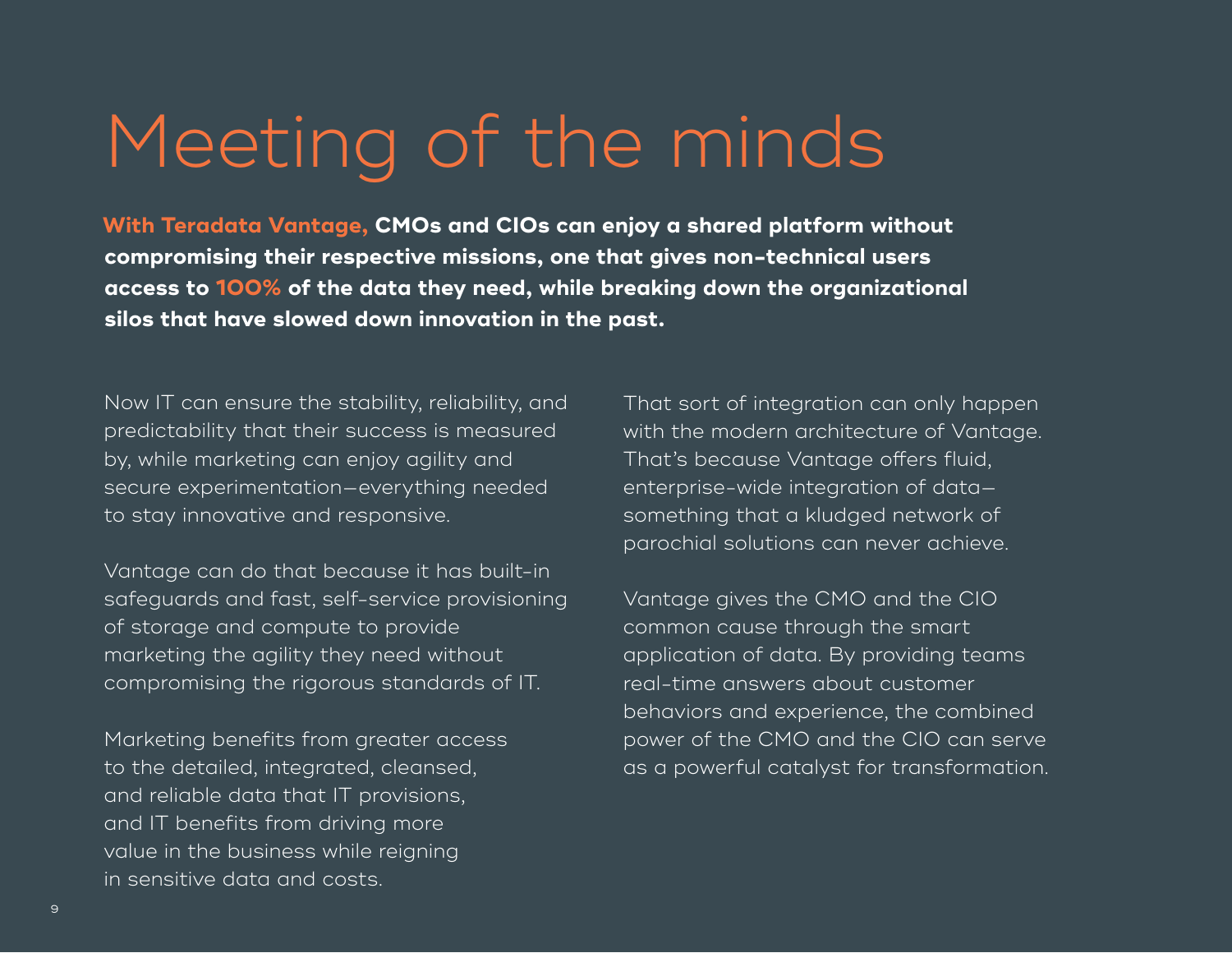## **GOOD PARTNERS MAKE FOR BETTER OUTCOMES**

How much further can collaboration take you? With Teradata Vantage's shared platform, marketing and IT have the autonomy to develop analytics projects while still being able to fluidly collaborate when needed. The CIO has a secure, reliable, and scalable platform, while the CMO enjoys agility and autonomy. It's a collaboration that has the potential to transform the organization in fundamental ways that will have far-reaching implications (all good ones).

### **Data from the outside, inside**

When the marketing department needs to integrate data from an outside source, they can bring it in easily and safely via an intuitive, point-and-click interface.

**Experimentation is safer** Vantage features powerful safeguards to keep missioncritical data secure and separate from experimental initiatives.

### **Tactically nimble, strategically secure**

With a single shared platform, analytics can happen on the fly, without a long wait for input and approvals. All the data, all the analytics, all the tools are easily and securely accessible to the team members who need them.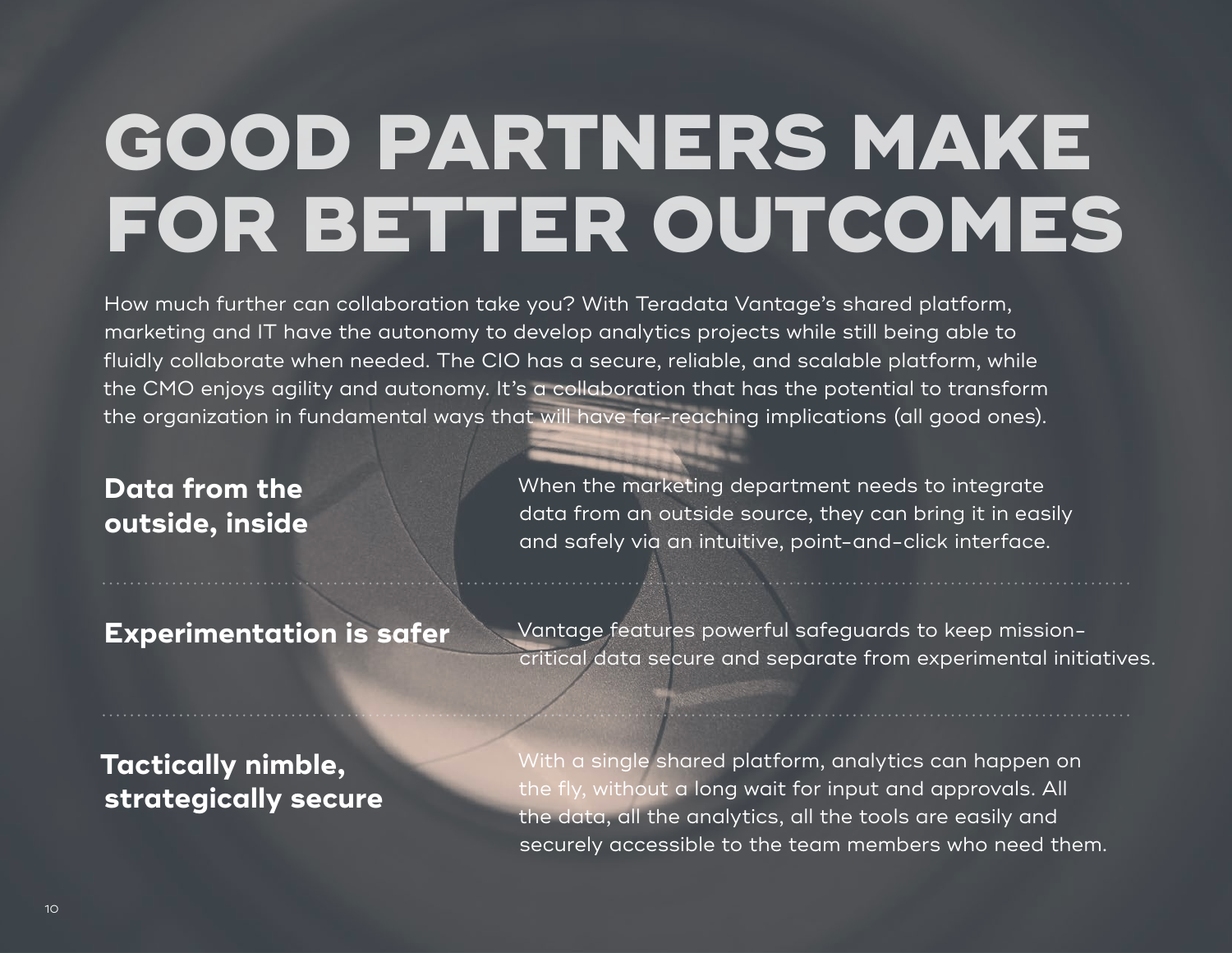## Getting started

So, as you can see, you have a lot to talk about with your cohort in the C-suite. It's time to join forces to make things happen in a truly transformative way. Don't be afraid to dream big. Be sure to take your neighbor out for coffee. You have a lot to talk about.

If you need an ice-breaker, feel free to forward this on. Teradata Vantage is here for when you're ready to join forces.

**Visit Teradata.com to find out more.**